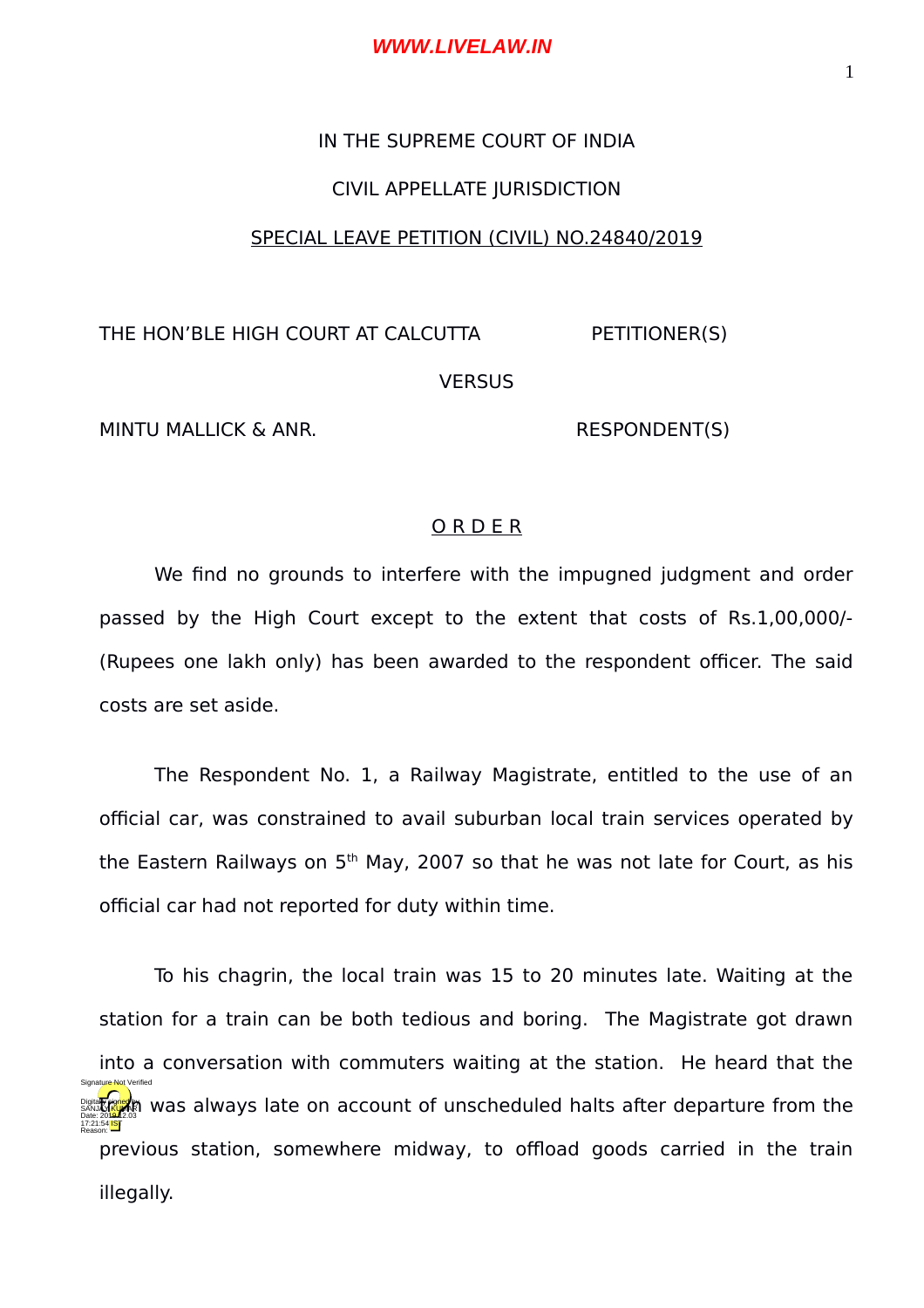In his idealistic exuberance as Railway Magistrate he felt he could not shut his eyes to unlawful activities within his jurisdiction, by a group of Railway employees, in connivance with each other, and thus sprang into action. He assumed the role of a righteous 'Don Quixote' zealously fighting perceived wrong, and in the process he stirred up a hornets' nest, which led to his suspension, disciplinary proceedings and an order of compulsory retirement, which has, in our considered opinion, very rightly been set aside by the Division Bench of Calcutta High Court.

The Railway Magistrate was accused of travelling in the Motorman's cabin on more occasions than one, though it seems incredible that an officer entitled to an official car should opt to habitually travel by local train. In any case, there is no evidence of his travel in a Motorman's cabin except on the solitary occasion on 5<sup>th</sup> May, 2007.

The Magistrate's explanation for boarding the Motorman's cabin was that, he did so to make enquiries into the alleged illegal carriage of goods in the local suburban train and consequential delay in running of the train, due to unscheduled halts on the route, to offload those goods. The Magistrate apparently perceived his action to be within the legitimate scope and ambit of the powers of a Railway Magistrate, *inter alia*, under Section 190  $(1)(c)$  of the Criminal Procedure Code, to take cognizance of any offence, upon information received from any persons other than a Police Officer, or upon his own knowledge of commission of such offence.

It is not necessary for us to examine the scope of the powers of a Magistrate under Section 190(1) of the Code of Criminal Procedure. The

2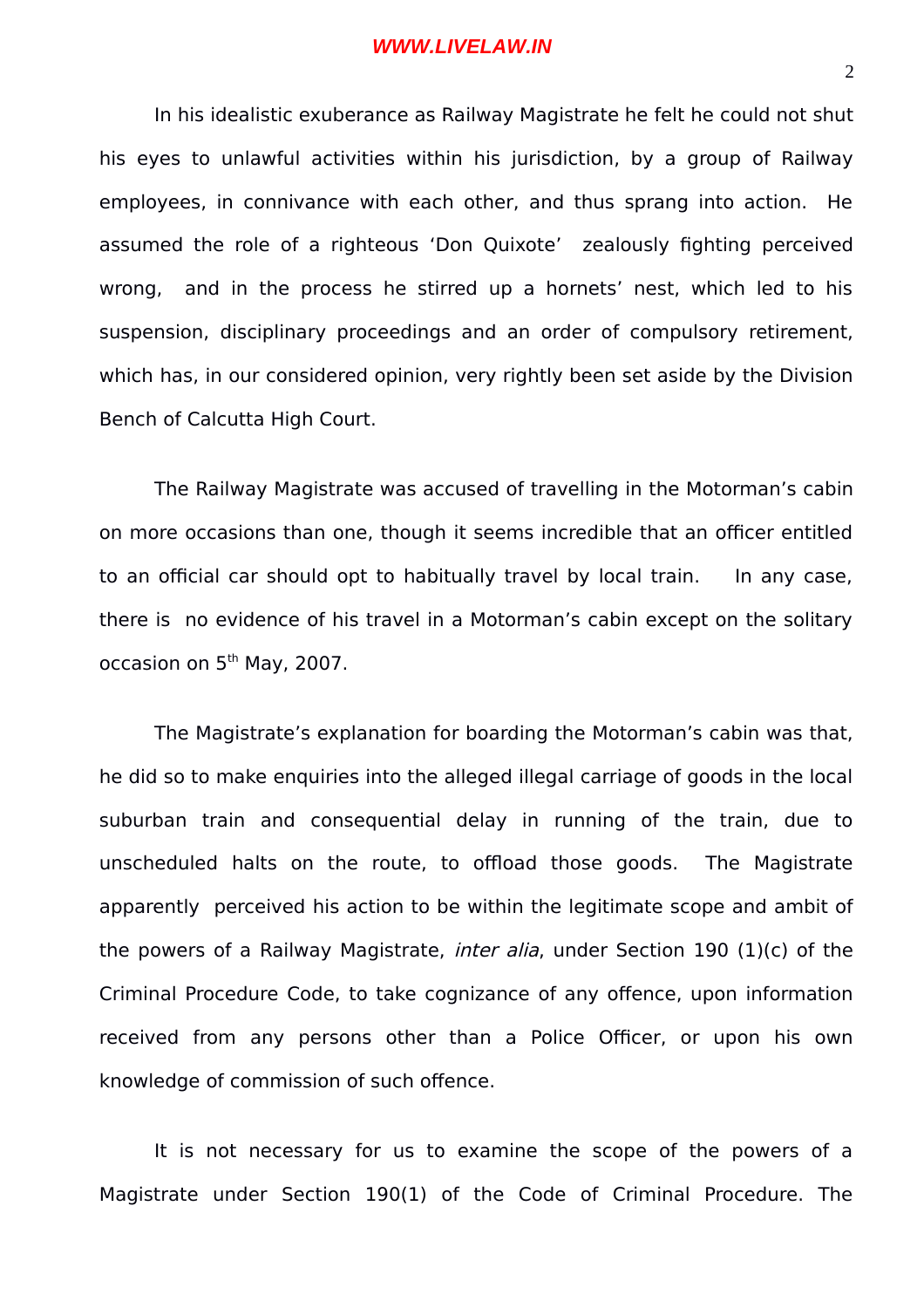question is whether the Magistrate's understanding of his powers as Railway Magistrate under Section 190(1)(c) read with the relevant provisions of the Indian Railways Act was so absurd as to warrant his removal from service.

 The report of the preliminary enquiry makes it apparent that what triggered off the woes of this Magistrate was, agitation by a section of Railway employees, irked by the detention of one of their peers, resulting in disruption of train services for a few hours.

The Magistrate had requested the police to secure the presence of the Motorman and the Guard in Court for questioning. Neither the Motorman nor the Guard, nor any other person on the train in question was arrested. Nor is there any evidence of the Magistrate ordering the arrest of any of them. However, some railway employees started agitating, and one of the railway employees was later detained for his misbehaviour in court. The filthy abusive language that this railway employee allegedly used in Open Court against the Magistrate is not repeated.

The High Court sprung into action against the Judicial Officer and suspended him immediately, within a day or two. The Respondent was suspended on the following grounds:-

(i) Travelling in the Motorman's cabin from Lake Gardens to Sealdah Railway Station on  $5<sup>th</sup>$  May 2007 and travelling in similar fashion in the past without having valid pass to enter the Motorman's cabin.

(ii) Requiring reasons for the late running of trains and obtaining a report on late running of the trains from the Motorman and the Guard of the local train concerned.

(iii) Demonstration of the railway employees after the Driver and the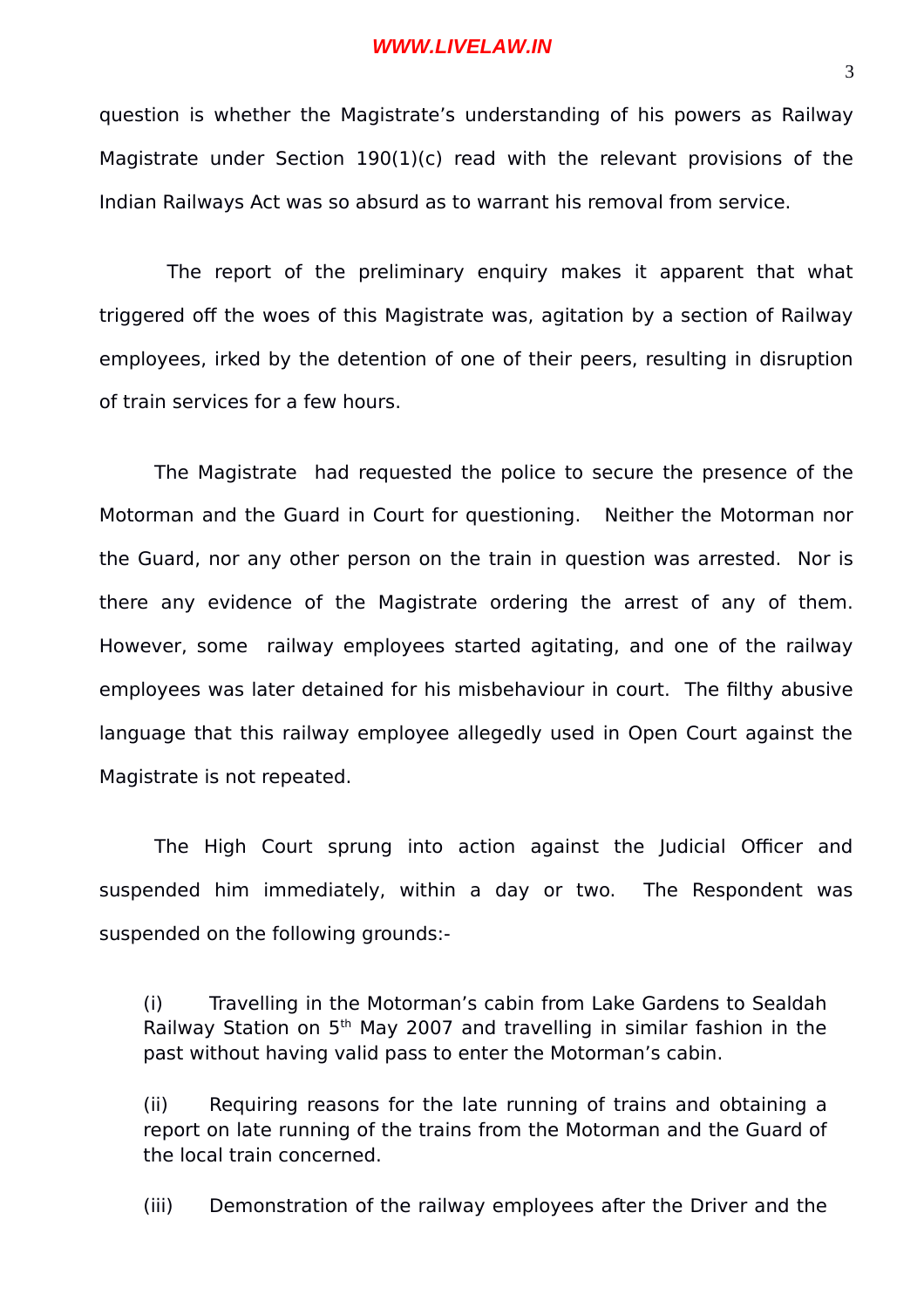Guard were taken first to Thana and thereafter to the Court pursuant to verbal order of the Magistrate.

(iv) Enquiry by the Registrar (Vigilance & Protocol) which prima facie established that there had been violent demonstration by the Railway employees resulting in total disruption of train services because of the unauthorized activities on the part of the Magistrate.

(v) The manner in which the Magistrate had travelled in the Motorman's cabin without valid authority and pass and the way he had called for a report about the late running of the trains despite having no such authority, resulting in demonstration by the railway employees and disruption of train services in the Sealdah Division till 3.45 p.m. on  $5<sup>th</sup>$ May, 2007 seemingly amounted to gross mis-conduct and misbehaviour unbecoming of a Judicial Officer.

(vi) the High Court was prima facie satisfied that a Disciplinary Proceeding be initiated against the Magistrate for such misconduct, and that the Magistrate be placed under suspension with immediate effect.

A Memorandum of Charges was duly issued to the Magistrate, by the Registrar General of the High Court, to which he submitted a reply. The crux of his defence was that he had entered the Motorman's cabin to make investigation in exercise of his statutory powers as Magistrate. He denied having entered the Motorman's cabin forcibly. On the other hand it was his case that the Motorman courteously allowed him into the cabin, when he disclosed his identity, and cooperated with him, but made a volte-face when the questions put to the Motorman became uncomfortable.

In his reply the Magistrate also categorically denied having committed any misconduct. He denied having given any verbal instructions to the Police for detention of the Motorman, Guard or any other person of the train, verbally or otherwise.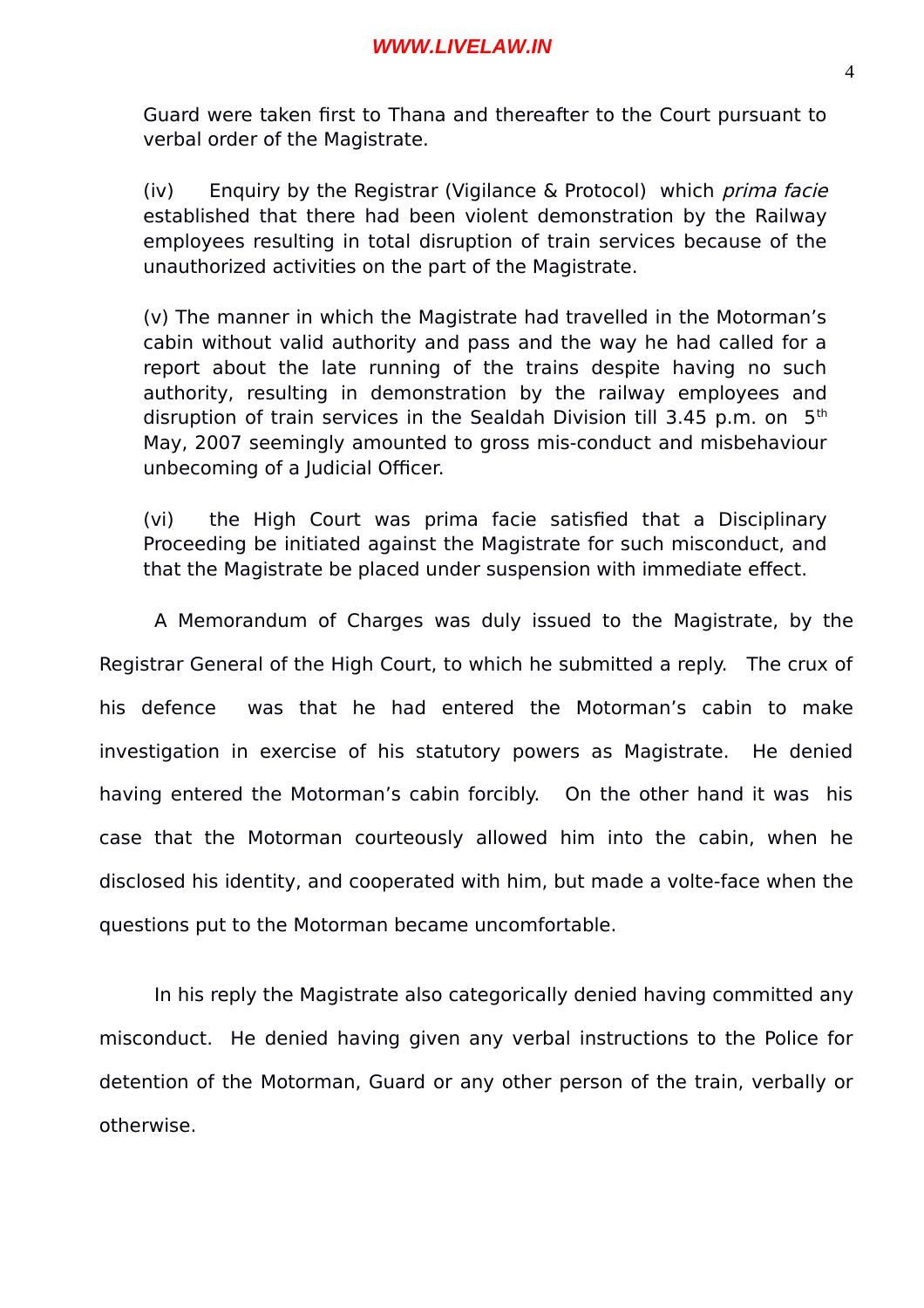The Magistrate in his reply vividly narrated the humiliation which he had to go through in open Court when a railway employee who was not even on the train hurled abuses at him in the filthiest language which this Court refrains from repeating for the sake of decorum.

The order of suspension was revoked on  $16<sup>th</sup>$  December, 2009, that is after about  $2^{1/2}$  years, since the enquiry could not be completed. Almost a year after the revocation of suspension, an Inquiring Authority was appointed on  $14<sup>th</sup>$ September 2010. Various witnesses were examined and a report was ultimately submitted as late as on  $7<sup>th</sup>$  January, 2013.

On 7<sup>th</sup> March, 2013, a copy of the Inquiry Report was furnished to the Magistrate who duly submitted his comments thereto. On  $23^{rd}$  July 2013, the Administrative Committee of the High Court decided to impose punishment of compulsory retirement upon the Magistrate and on  $30<sup>th</sup>$  July, 2013 the decision of the Administrative Committee was ratified by the Full Court by circulation. The decision of the Full Court was communicated to the Principal Secretary, Judicial Department on 8<sup>th</sup> August, 2013 for issuance of necessary orders and on 29<sup>th</sup> August, 2013 the order of punishment was passed.

On 4<sup>th</sup> September 2013, the Respondent No.1 preferred an appeal under Rule 16 of the West Bengal Judicial Service (Classification, Control and Appeal) Rules, 2007. On receipt of the appeal, the Hon'ble Governor of West Bengal forwarded the Memorandum of Appeal filed by the Respondent No.1 to the same High Court for its opinion. On  $15<sup>th</sup>$  January 2014, the opinion of the High Court was forwarded to the Hon'ble Governor, who on 22<sup>nd</sup> January 2014 rejected the appeal, after which the Magistrate approached the High Court on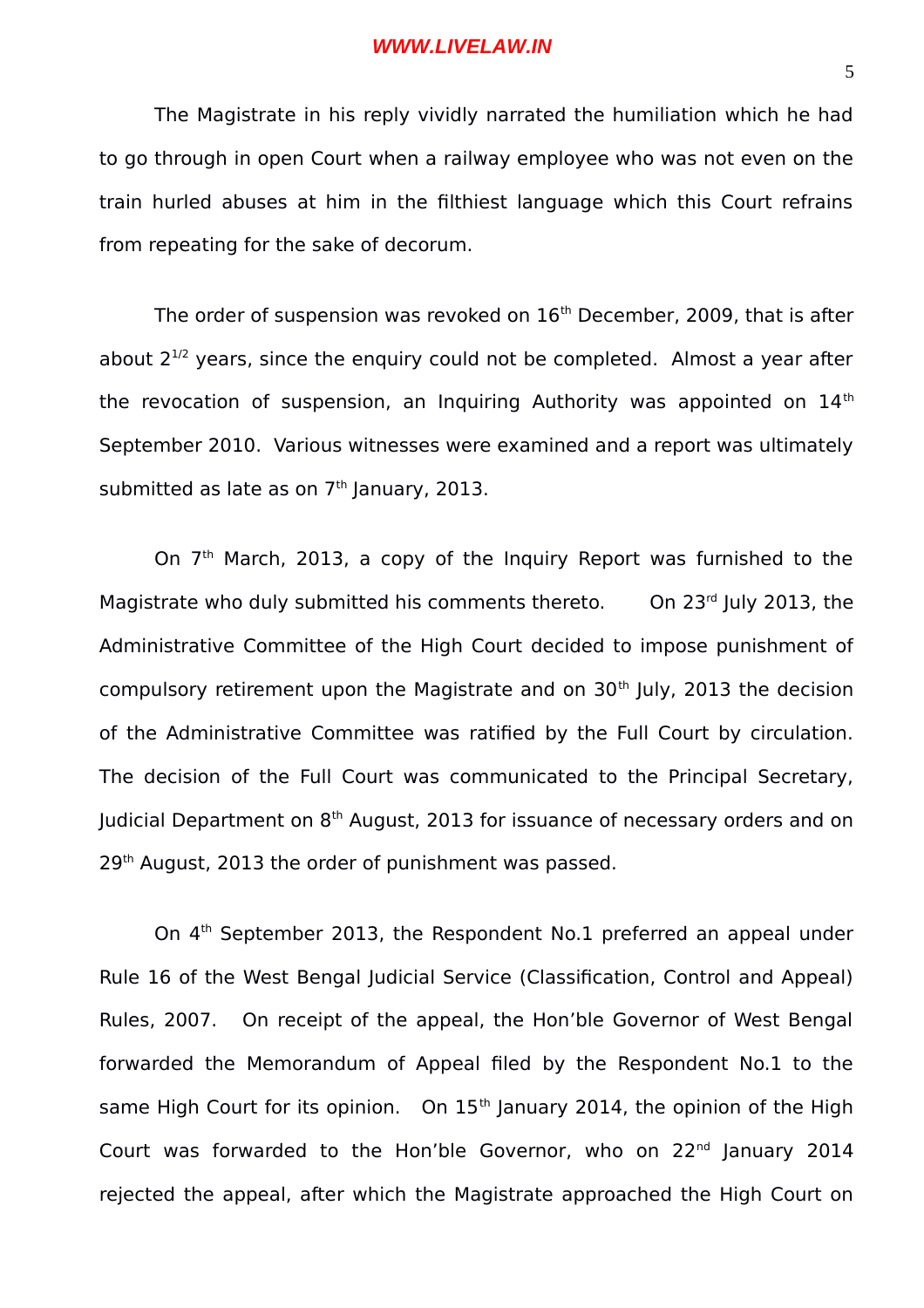its judicial side under Article 226 of the Constitution of India.

The Registrar (Vigilance and Protocol) who conducted the preliminary inquiry, on the basis of which action was initiated against the Magistrate as also the Inquiring Authority embarked upon detailed examination of the scope and ambit of the powers of a Railway Magistrate and/or the legality of his action of making an enquiry himself by entering the Motorman's cabin and requisitioning the presence of the Motorman and the Guard in his Court. The Inquiring Authority as also the Registrar (Vigilance and Protocol) misdirected themselves by exceeding the scope of their task of making a factual inquiry, oblivious of the established principle that an error of judgment in itself does not constitute misconduct.

The learned Single Bench appears to have been swayed by the allegations against the Magistrate which were not even substantiated in the Inquiry. There is no evidence that the Magistrate forcibly boarded the Motorman's cabin. There is also no evidence of the Magistrate having given any instructions to the Police to arrest the Motorman or the Guard of the train in question. The demonstration may have been violent or spontaneous as observed by the Single Judge, but was it justified, having regard to the facts proved? The Single Judge missed the real issue which was whether there was any deliberate culpability on the part of the Magistrate.

It appears from the judgment of the Single Judge that the Single Judge was swayed by the fact that the appeal of the petitioner had been rejected. The Single Judge completely overlooked the fact that there was, in effect and substance, no appeal, for an appeal from the decision of the High Court was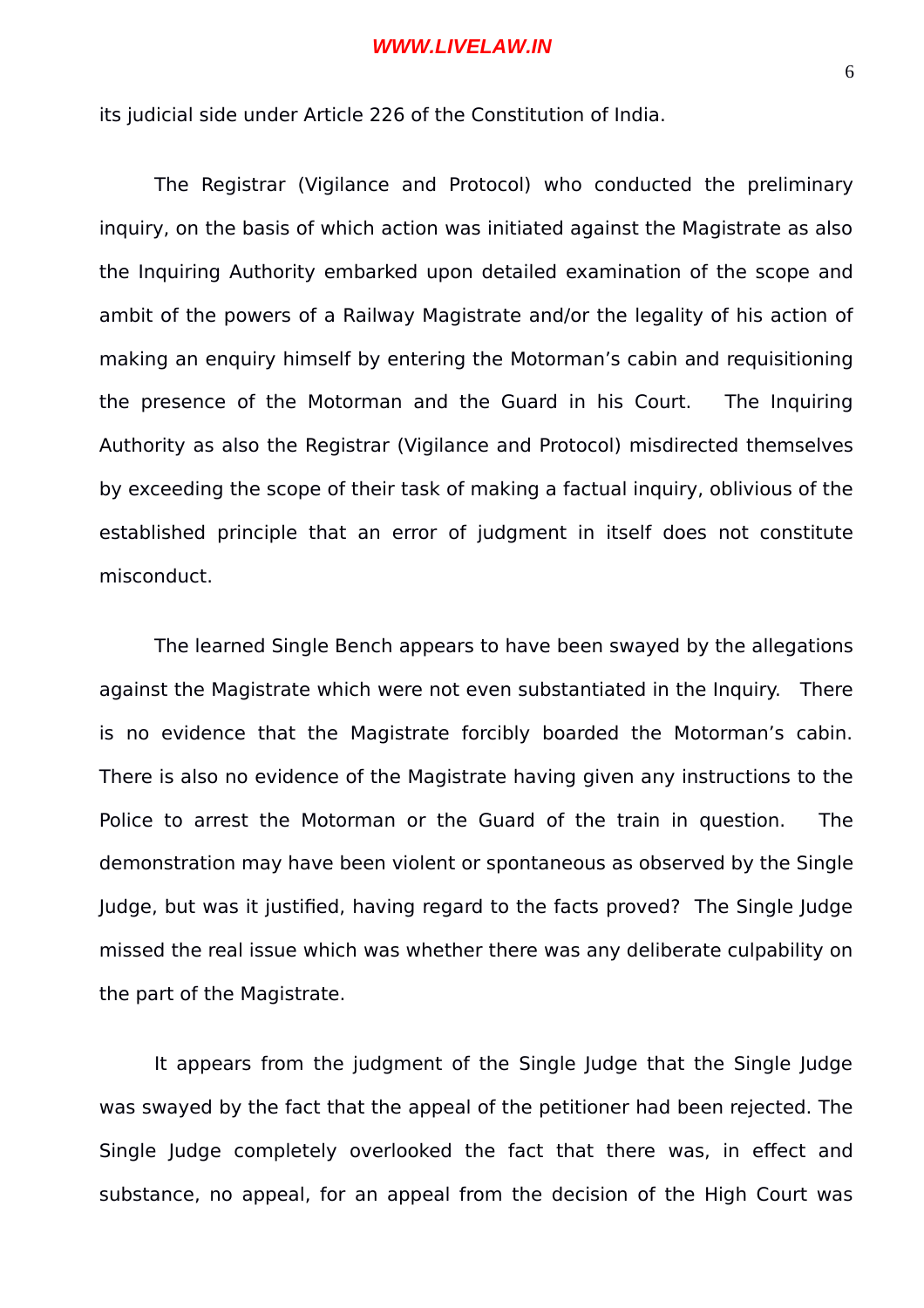rejected on the basis of the opinion of the same High Court.

The learned Single Judge dismissed the writ petition and upheld the order of punishment imposed on the Magistrate observing that his act of unauthorized entry into the Motorman's cabin especially in the background of the fact that he had done the same on previous occasions, his interrogation of the Motorman in the name of the judicial inquiry and subsequent ordering of his detention/arrest (which is incorrect factually), independently and collectively amounted to offences which were patently illegal in nature.

 The Learned Single Judge completely overlooked the fact that there was no evidence of any unauthorized entry into the Motorman's cabin on any previous occasion. There was also no evidence that the Magistrate had ordered the detention or arrest of the Motorman. The inquiry reveals that the Motorman and the Guard were never in fact detained or arrested. The detention was of a railway employee who had disrupted court proceedings and abused the Magistrate in open Court using the filthiest language.

The learned Single Judge rightly observed that a Court can interfere with an order of compulsory retirement when it fails the test of reasonableness. The question is, whether an order of compulsory retirement can be held to clear the test of reasonableness, when all that is established in the inquiry is that the Magistrate had boarded the Motorman's cabin on one solitary occasion to make an inquiry, may be in excess of the powers conferred upon him. The illegality of the action was discussed at length, but whether there was any dishonest or wrongful intent, culpability or *mala fide* on the part of the Magistrate was totally overlooked. There is no finding against the Magistrate of *mala fides*, any motive

7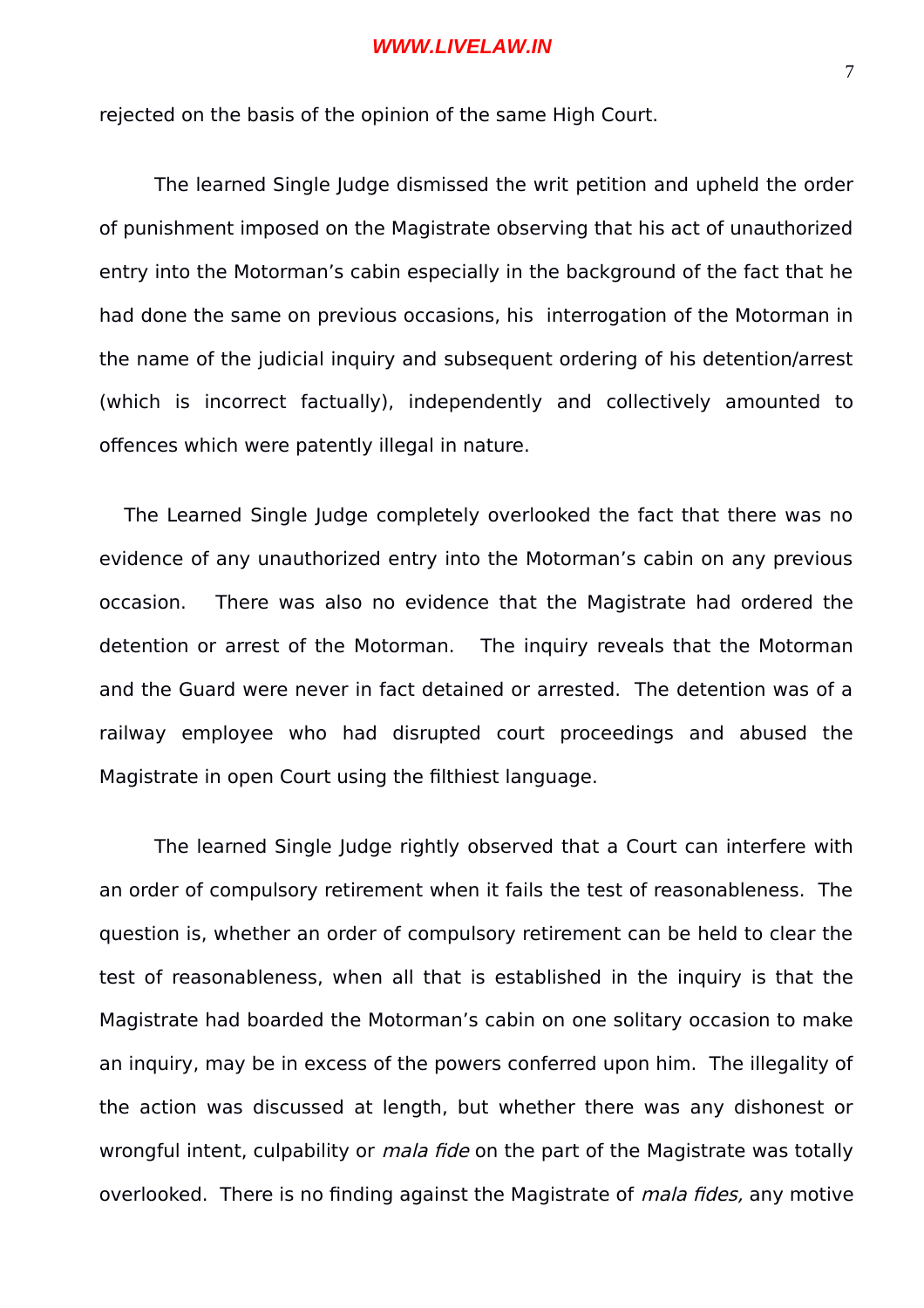or ill intent.

It is a disturbing trend nowadays that Judicial Officers are made scapegoats and penalized whether by inconvenient transfers or otherwise, whenever there are agitations/ demonstrations against the Judicial Officers whether by Advocates or others, irrespective of the extent of the fault or responsibility of the Judicial Officers concerned. In this case, it is patently clear that action against the Judicial Magistrate had been prompted by the agitation of Railway employees and disruption of services. No one examined whether there was any justification for the disruption of services by the Railway employees for requiring information from two of them or for the detention of a third employee, a rank outsider to the investigation by the Railway Magistrate, for hurling abuses at the Magistrate in open Court and threatening him.

It is well settled that an error of judgment does not *per se* constitute misconduct. If the Railway Magistrate had acted bona fide but exercised his powers erroneously based on his perception of the powers of a Judicial Railway Magistrate, he could not have been held to have committed mis-conduct.

The entire enquiry proceedings appear to have been conducted under the West Bengal Judicial Service (Classification, Control and Appeal) Rules, 2007 which, to say the least, immediately needs to be amended. Under Rule 11 of the said Rules, no order imposing any of the penalties specified in Items (i) to (v) of Rule 10 which includes compulsory retirement, is to be made except after an enquiry in the manner provided in the Rules for which the Disciplinary Authority is *inter alia* to draw up, or cause to be drawn up the substance of the imputation of mis-conduct, or misbehaviour, into definite and distinct articles of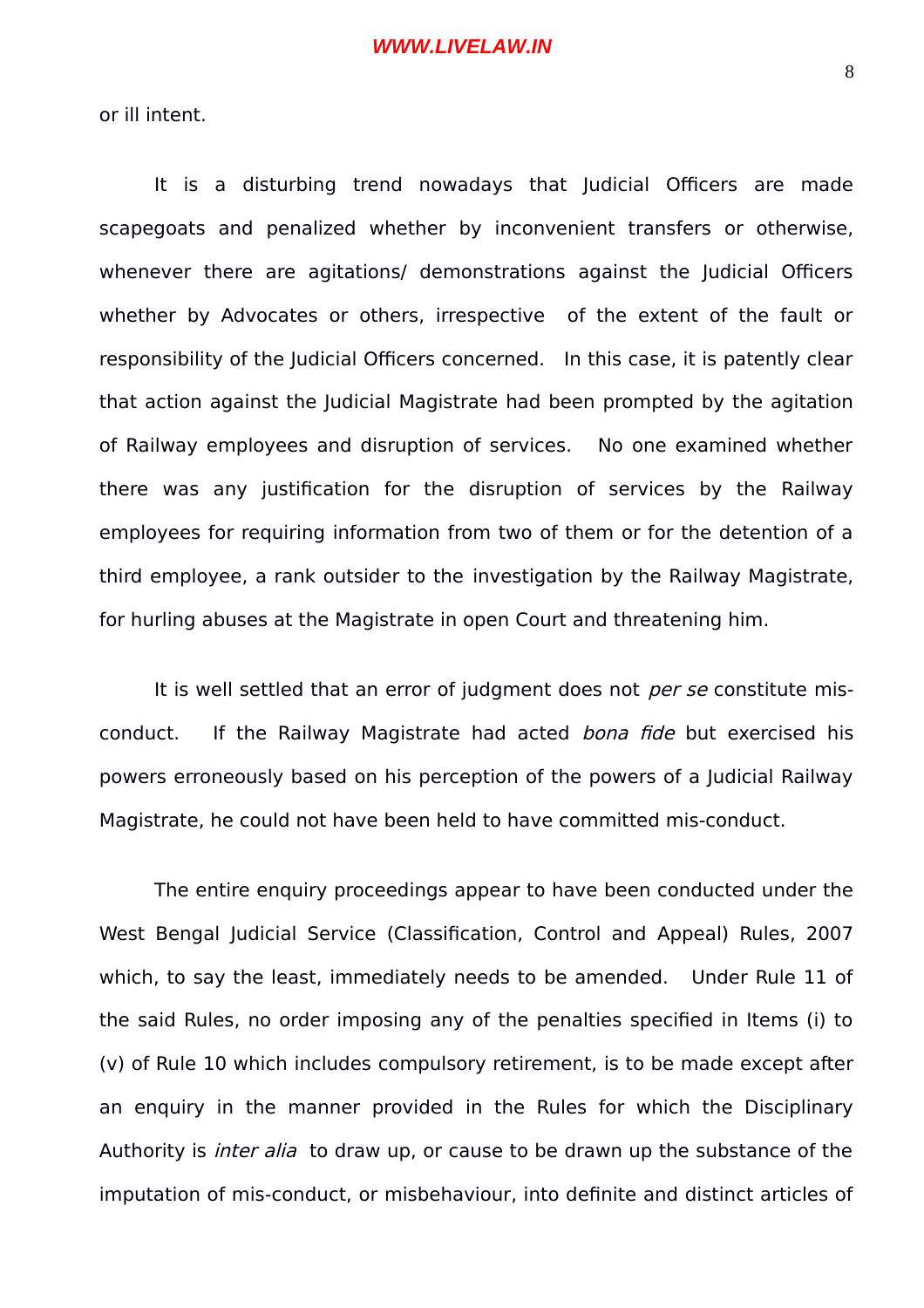charge. Rule 2(c) defines Disciplinary Authority to mean the authority competent under the said rules to impose penalty on a Judicial Officer. The rules are completely silent as to which is the authority competent under the rules to impose penalty on a Judicial Officer. It is doubtful whether the Registrar General was at all the Competent Authority to draw up the charges. It is also not clear if the High Court had examined and approved Memorandum of Charges independently applying its mind. Be that as it may, Rule 16 and particularly 16(3) is patently invalid, for reasons discussed in the judgment of the Division Bench under Appeal.

 The High Court is requested to consider recommending amendment of the 2007 Rules, particularly Rule 16 which is ex facie invalid, in that, an appeal made to the Governor has to be referred to the High Court for opinion. In other words, the High Court takes a decision and an appeal therefrom must be decided on the basis of the opinion of the same High Court, which is absurd.

With the aforesaid directions, the instant special leave petition is disposed of.

> ………..………………………….J. [INDIRA BANERJEE]

……..…………………………..J. [B.R. GAVAI]

NEW DELHI; NOVEMBER 15, 2019